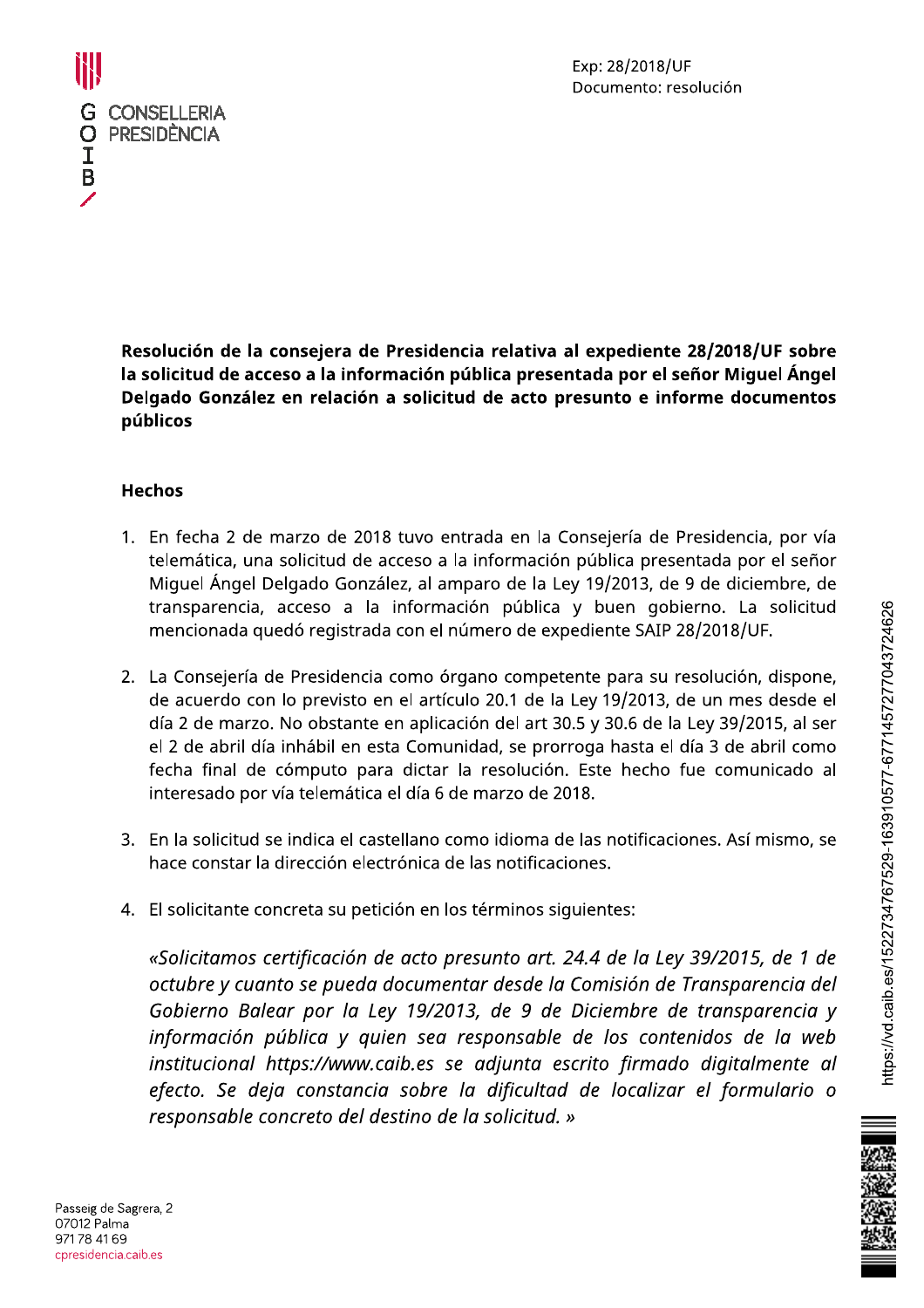- 5. Atendiendo a la naturaleza de la información pública que se solicita, la Dirección de la Abogacía ha informado:
	- a) Que el Sr. Rafael Millán Calenti fue ponente en las jornadas de 2014: III Jornadas sobre control jurisdiccional de las Administraciones Públicas (Palma, 16 y 17 de octubre de 2014).
	- b) Que en esta ocasión, además del programa, se publicaron los currículos de los ponentes.

No obstante, el Sr. Millán solicitó eliminar el currículo de la web. Petición que fue atendida favorablemente, y se eliminó esta información en febrero de 2018.

A la vez se eliminaron todos los currículos de los restantes ponentes.

- c) El Sr. Millán no tiene ninguna relación con la abogacía de la CAIB y no consta su participación en otras jornadas que no sean las del año 2014.
- 6. En relación con la petición de certificación de acto presunto, previsto en la ley 39/2015, de 1 de octubre, del procedimiento administrativo común de las administraciones públicas, cabe hacer constar que esta certificación es propia del ámbito de la tramitación de procedimientos administrativos; y la organización de unas Jornadas formativas nada tiene de procedimiento administrativo, por lo que no resulta aplicable, ni procedente la emisión de certificación de acto presunto.
- 7. Dar publicidad o no al currículo de un ponente ocasional de unas Jornadas formativas, tampoco supone la aplicación de la normativa de transparencia vigente.

# **Fundamentos de derecho**

- 1. El derecho que regula el acceso a la información pública, está establecido en el capítulo III del título I de la Ley 19/2013, de 9 de diciembre, de transparencia, acceso a la información pública y buen gobierno, y también en las disposiciones adicionales primera y cuarta.
- 2. El artículo 12 de la Ley 19/2013 reconoce el derecho de todas las personas a acceder a la información pública; entendida, según describe el artículo 13 de la misma ley, como «los contenidos o documentos, cualquiera que sea su formato o soporte, que

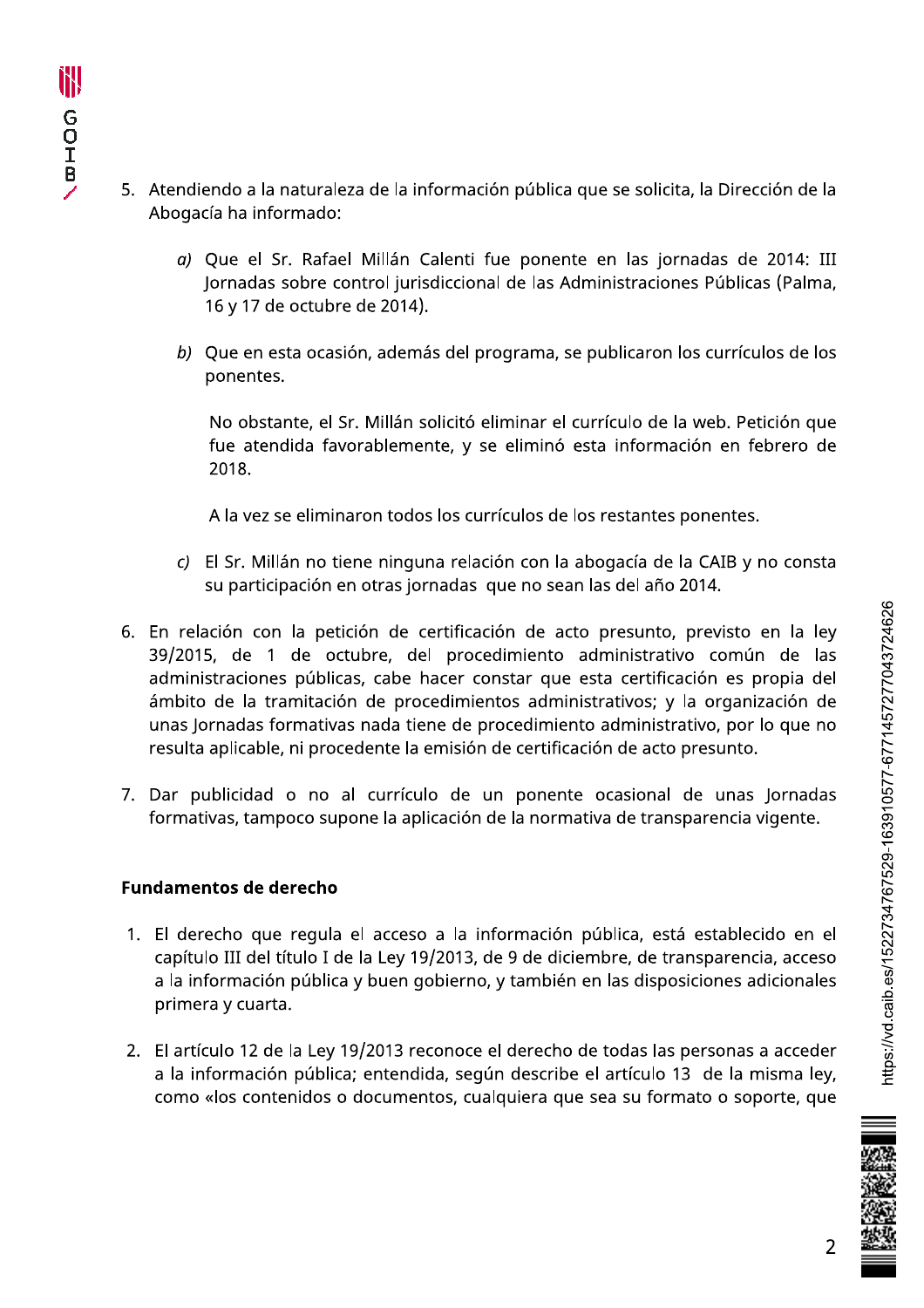obren en poder de alguno de los sujetos incluidos en el ámbito de aplicación de este título y que hayan sido elaborados o adquiridos en el ejercicio de sus funciones.». Por todo lo expuesto, dicto la siguiente

# Resolución

1. Denegar la solicitud de certificación de acto presunto, por ser impropia del presente procedimiento de solicitud de información pública.

2. Desestimar el acceso a la información solicitada por el señor Miguel Ángel Delgado González, atendiendo a que la documentación solicitada no es propiamente del ámbito previsto en el artículo 13 de la Ley 19/2013, ni ha sido obtenida en ejercicio de funciones administrativas.

# Interposición de recursos

Contra esta Resolución, que agota la vía administrativa, se puede interponer reclamación ante la Comisión prevista en el Decreto 24/2016 de 29 de abril, de creación y de atribución de competencias a la Comisión para la resolución de las reclamaciones en materia de acceso a la información pública (BOIB núm. 054, de 30 de abril de 2016) en el plazo de un mes a partir del día siguiente al de notificación, de acuerdo con el artículo 24 y la disposición adicional cuarta de la Ley 9/2013, de 9 de diciembre, de transparencia, acceso a la información pública y buen gobierno.

También se puede interponer un recurso contencioso administrativo ante la Sala de lo Contencioso del Tribunal Superior de Justicia de las Illes Balears en el plazo de dos meses contados desde el día siguiente de la notificación, de acuerdo con el artículo 46 de la Ley 29/1998, de 13 de julio, reguladora de la jurisdicción contenciosa administrativa.

La consejera de Presidencia

Pilar Costa i Serra